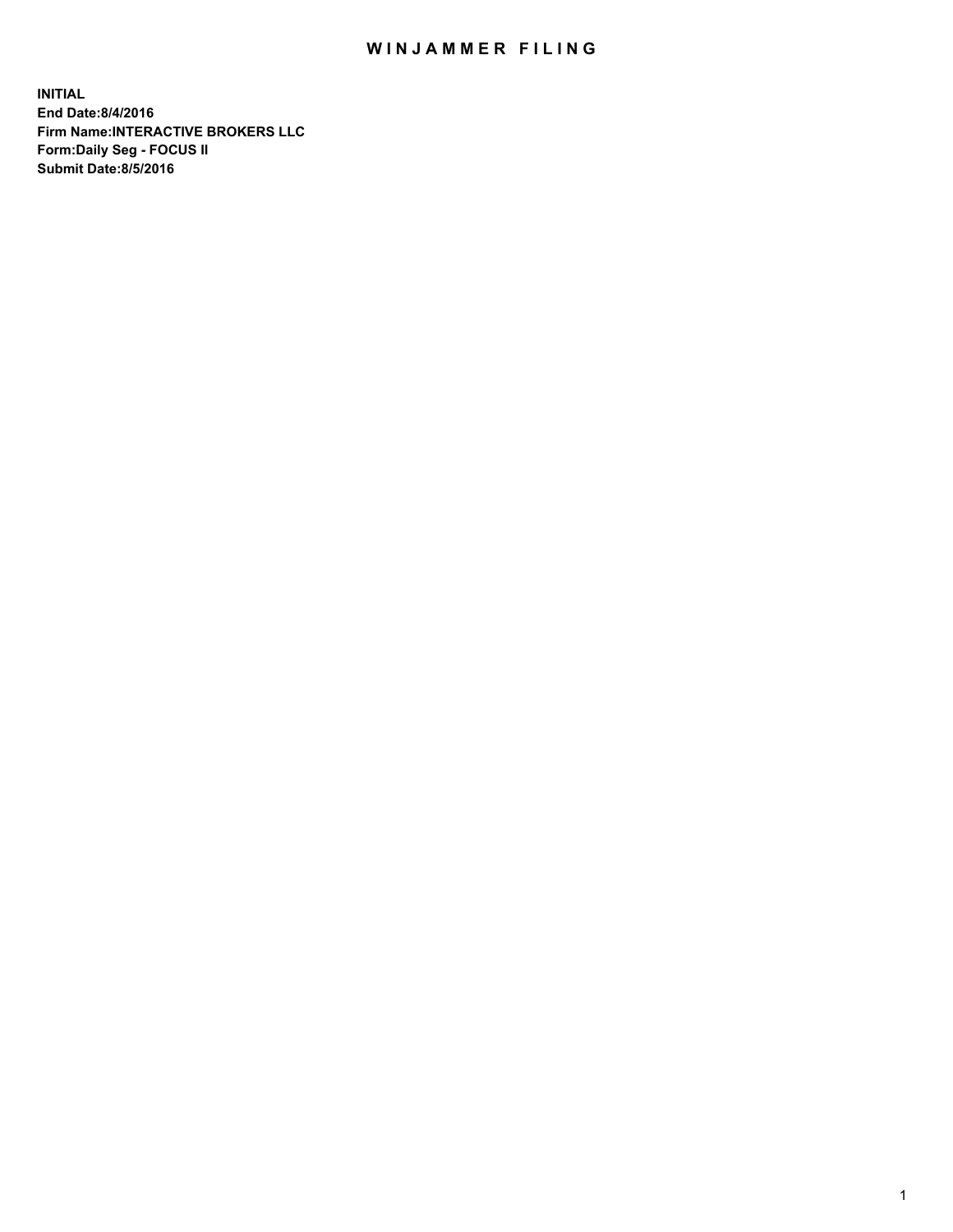## **INITIAL End Date:8/4/2016 Firm Name:INTERACTIVE BROKERS LLC Form:Daily Seg - FOCUS II Submit Date:8/5/2016 Daily Segregation - Cover Page**

| Name of Company<br><b>Contact Name</b><br><b>Contact Phone Number</b><br><b>Contact Email Address</b>                                                                                                                                                                                                                          | <b>INTERACTIVE BROKERS LLC</b><br>James Menicucci<br>203-618-8085<br>jmenicucci@interactivebrokers.c<br>om |
|--------------------------------------------------------------------------------------------------------------------------------------------------------------------------------------------------------------------------------------------------------------------------------------------------------------------------------|------------------------------------------------------------------------------------------------------------|
| FCM's Customer Segregated Funds Residual Interest Target (choose one):<br>a. Minimum dollar amount: ; or<br>b. Minimum percentage of customer segregated funds required:%; or<br>c. Dollar amount range between: and; or<br>d. Percentage range of customer segregated funds required between:% and%.                          | $\overline{\mathbf{0}}$<br>$\overline{\mathbf{0}}$<br>155,000,000 245,000,000<br>00                        |
| FCM's Customer Secured Amount Funds Residual Interest Target (choose one):<br>a. Minimum dollar amount: ; or<br>b. Minimum percentage of customer secured funds required:%; or<br>c. Dollar amount range between: and; or<br>d. Percentage range of customer secured funds required between: % and %.                          | $\overline{\mathbf{0}}$<br>$\mathbf 0$<br>80,000,000 120,000,000<br>00                                     |
| FCM's Cleared Swaps Customer Collateral Residual Interest Target (choose one):<br>a. Minimum dollar amount: ; or<br>b. Minimum percentage of cleared swaps customer collateral required:% ; or<br>c. Dollar amount range between: and; or<br>d. Percentage range of cleared swaps customer collateral required between:% and%. | $\overline{\mathbf{0}}$<br>$\underline{\mathbf{0}}$<br>0 <sub>0</sub><br>0 <sub>0</sub>                    |

Attach supporting documents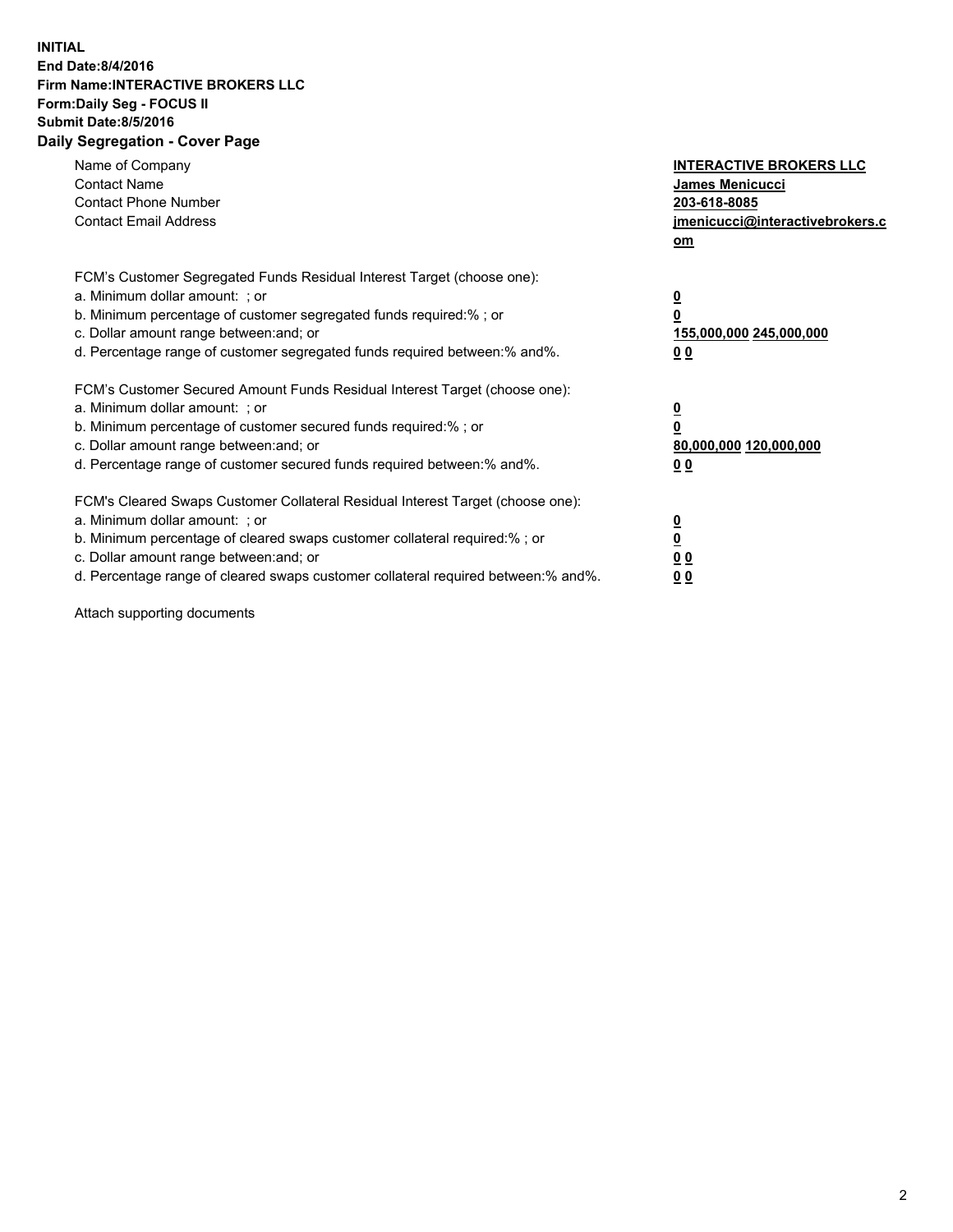## **INITIAL End Date:8/4/2016 Firm Name:INTERACTIVE BROKERS LLC Form:Daily Seg - FOCUS II Submit Date:8/5/2016 Daily Segregation - Secured Amounts**

|     | Foreign Futures and Foreign Options Secured Amounts                                         |                                  |
|-----|---------------------------------------------------------------------------------------------|----------------------------------|
|     | Amount required to be set aside pursuant to law, rule or regulation of a foreign            | $0$ [7305]                       |
|     | government or a rule of a self-regulatory organization authorized thereunder                |                                  |
| 1.  | Net ledger balance - Foreign Futures and Foreign Option Trading - All Customers             |                                  |
|     | A. Cash                                                                                     | 341,037,244 [7315]               |
|     | B. Securities (at market)                                                                   | $0$ [7317]                       |
| 2.  | Net unrealized profit (loss) in open futures contracts traded on a foreign board of trade   | 15,522,658 [7325]                |
| 3.  | Exchange traded options                                                                     |                                  |
|     | a. Market value of open option contracts purchased on a foreign board of trade              | 351,268 [7335]                   |
|     | b. Market value of open contracts granted (sold) on a foreign board of trade                | -48,807 [7337]                   |
| 4.  | Net equity (deficit) (add lines 1.2. and 3.)                                                | 356,862,363 [7345]               |
| 5.  | Account liquidating to a deficit and account with a debit balances - gross amount           | 57,576 [7351]                    |
|     | Less: amount offset by customer owned securities                                            | 0 [7352] 57,576 [7354]           |
| 6.  | Amount required to be set aside as the secured amount - Net Liquidating Equity              | 356,919,939 [7355]               |
|     | Method (add lines 4 and 5)                                                                  |                                  |
| 7.  | Greater of amount required to be set aside pursuant to foreign jurisdiction (above) or line | 356,919,939 [7360]               |
|     | 6.                                                                                          |                                  |
|     | FUNDS DEPOSITED IN SEPARATE REGULATION 30.7 ACCOUNTS                                        |                                  |
| 1.  | Cash in banks                                                                               |                                  |
|     | A. Banks located in the United States                                                       | 3,000,000 [7500]                 |
|     | B. Other banks qualified under Regulation 30.7                                              | 0 [7520] 3,000,000 [7530]        |
| 2.  | Securities                                                                                  |                                  |
|     | A. In safekeeping with banks located in the United States                                   | 399,638,260 [7540]               |
|     | B. In safekeeping with other banks qualified under Regulation 30.7                          | 0 [7560] 399,638,260 [7570]      |
| 3.  | Equities with registered futures commission merchants                                       |                                  |
|     | A. Cash                                                                                     | $0$ [7580]                       |
|     | <b>B.</b> Securities                                                                        | $0$ [7590]                       |
|     | C. Unrealized gain (loss) on open futures contracts                                         | $0$ [7600]                       |
|     | D. Value of long option contracts                                                           | $0$ [7610]                       |
|     | E. Value of short option contracts                                                          | 0 [7615] 0 [7620]                |
| 4.  | Amounts held by clearing organizations of foreign boards of trade                           |                                  |
|     | A. Cash                                                                                     | $0$ [7640]                       |
|     | <b>B.</b> Securities                                                                        | $0$ [7650]                       |
|     | C. Amount due to (from) clearing organization - daily variation                             | $0$ [7660]                       |
|     | D. Value of long option contracts                                                           | $0$ [7670]                       |
|     | E. Value of short option contracts                                                          | 0 [7675] 0 [7680]                |
| 5.  | Amounts held by members of foreign boards of trade                                          |                                  |
|     | A. Cash                                                                                     | 72,180,461 [7700]                |
|     | <b>B.</b> Securities                                                                        | $0$ [7710]                       |
|     | C. Unrealized gain (loss) on open futures contracts                                         | 5,984,053 [7720]                 |
|     | D. Value of long option contracts                                                           | 351,251 [7730]                   |
|     | E. Value of short option contracts                                                          | -48,804 [7735] 78,466,961 [7740] |
| 6.  | Amounts with other depositories designated by a foreign board of trade                      | $0$ [7760]                       |
| 7.  | Segregated funds on hand                                                                    | $0$ [7765]                       |
| 8.  | Total funds in separate section 30.7 accounts                                               | 481, 105, 221 [7770]             |
| 9.  | Excess (deficiency) Set Aside for Secured Amount (subtract line 7 Secured Statement         | 124,185,282 [7380]               |
|     | Page 1 from Line 8)                                                                         |                                  |
| 10. | Management Target Amount for Excess funds in separate section 30.7 accounts                 | 80,000,000 [7780]                |
| 11. | Excess (deficiency) funds in separate 30.7 accounts over (under) Management Target          | 44,185,282 [7785]                |
|     |                                                                                             |                                  |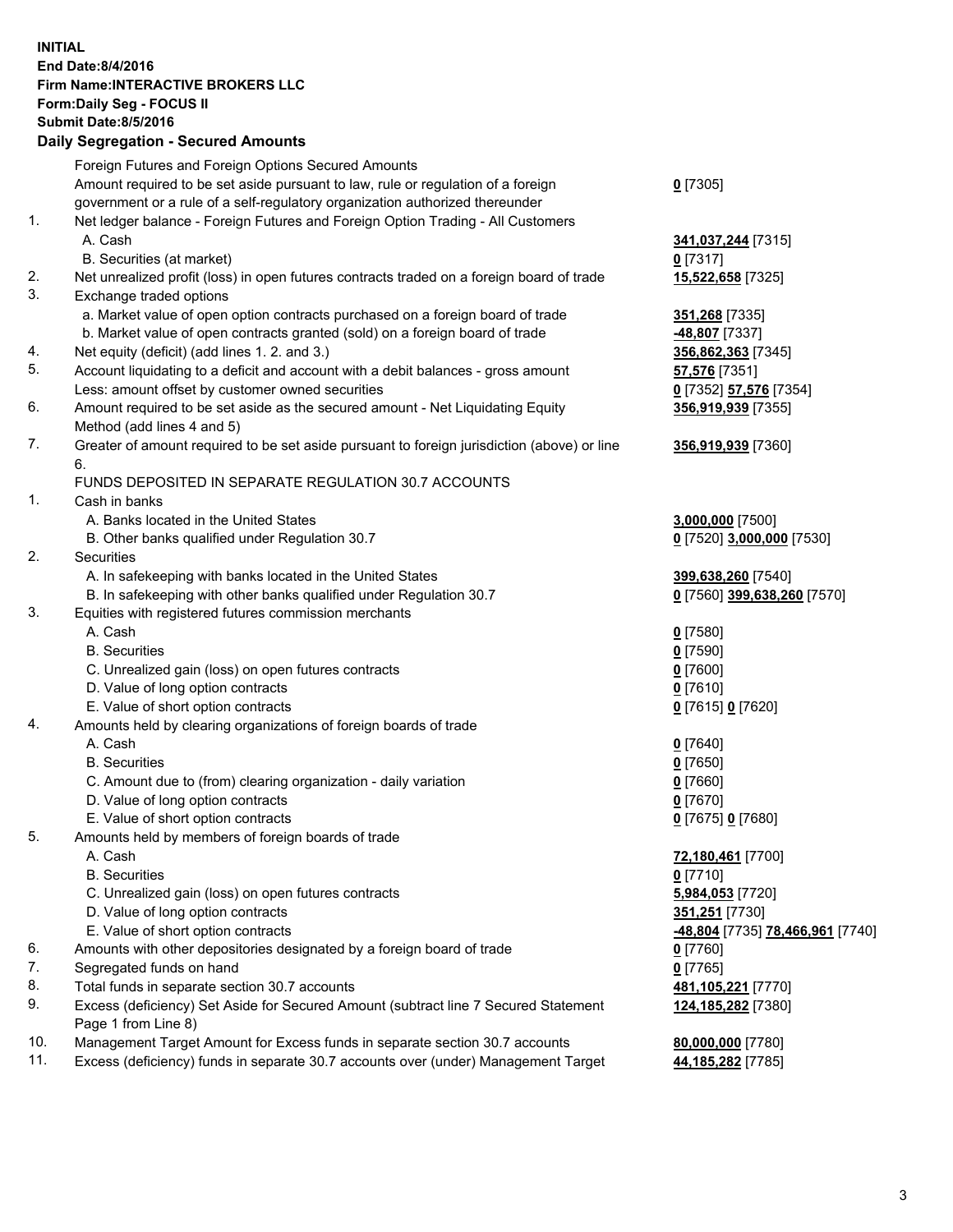**INITIAL End Date:8/4/2016 Firm Name:INTERACTIVE BROKERS LLC Form:Daily Seg - FOCUS II Submit Date:8/5/2016 Daily Segregation - Segregation Statement** SEGREGATION REQUIREMENTS(Section 4d(2) of the CEAct) 1. Net ledger balance A. Cash **3,062,450,907** [7010] B. Securities (at market) **0** [7020] 2. Net unrealized profit (loss) in open futures contracts traded on a contract market **-97,634,372** [7030] 3. Exchange traded options A. Add market value of open option contracts purchased on a contract market **163,901,662** [7032] B. Deduct market value of open option contracts granted (sold) on a contract market **-224,516,281** [7033] 4. Net equity (deficit) (add lines 1, 2 and 3) **2,904,201,916** [7040] 5. Accounts liquidating to a deficit and accounts with debit balances - gross amount **90,429** [7045] Less: amount offset by customer securities **0** [7047] **90,429** [7050] 6. Amount required to be segregated (add lines 4 and 5) **2,904,292,345** [7060] FUNDS IN SEGREGATED ACCOUNTS 7. Deposited in segregated funds bank accounts A. Cash **175,740,291** [7070] B. Securities representing investments of customers' funds (at market) **1,804,454,950** [7080] C. Securities held for particular customers or option customers in lieu of cash (at market) **0** [7090] 8. Margins on deposit with derivatives clearing organizations of contract markets A. Cash **28,847,052** [7100] B. Securities representing investments of customers' funds (at market) **1,179,701,409** [7110] C. Securities held for particular customers or option customers in lieu of cash (at market) **0** [7120] 9. Net settlement from (to) derivatives clearing organizations of contract markets **8,745,065** [7130] 10. Exchange traded options A. Value of open long option contracts **163,980,576** [7132] B. Value of open short option contracts **-224,513,486** [7133] 11. Net equities with other FCMs A. Net liquidating equity **0** [7140] B. Securities representing investments of customers' funds (at market) **0** [7160] C. Securities held for particular customers or option customers in lieu of cash (at market) **0** [7170] 12. Segregated funds on hand **0** [7150] 13. Total amount in segregation (add lines 7 through 12) **3,136,955,857** [7180] 14. Excess (deficiency) funds in segregation (subtract line 6 from line 13) **232,663,512** [7190] 15. Management Target Amount for Excess funds in segregation **155,000,000** [7194] 16. Excess (deficiency) funds in segregation over (under) Management Target Amount **77,663,512** [7198]

Excess